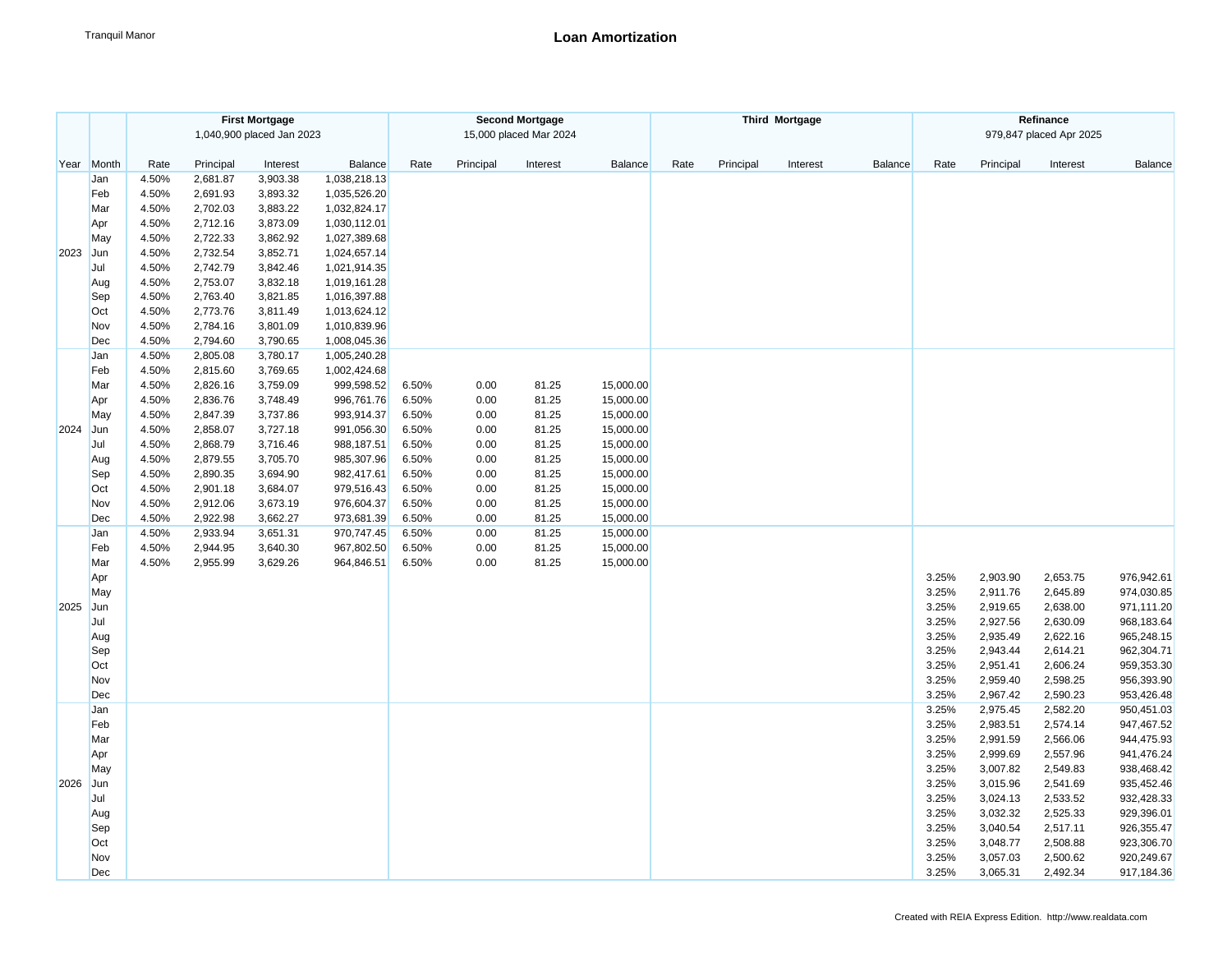|      | <b>First Mortgage</b> |                   |                           |         | <b>Second Mortgage</b> |           |                        |                |      |           | <b>Third Mortgage</b> |         | Refinance               |           |          |            |  |
|------|-----------------------|-------------------|---------------------------|---------|------------------------|-----------|------------------------|----------------|------|-----------|-----------------------|---------|-------------------------|-----------|----------|------------|--|
|      |                       |                   | 1,040,900 placed Jan 2023 |         |                        |           | 15,000 placed Mar 2024 |                |      |           |                       |         | 979,847 placed Apr 2025 |           |          |            |  |
| Year | Month                 | Rate<br>Principal | Interest                  | Balance | Rate                   | Principal | Interest               | <b>Balance</b> | Rate | Principal | Interest              | Balance | Rate                    | Principal | Interest | Balance    |  |
|      | Jan                   |                   |                           |         |                        |           |                        |                |      |           |                       |         | 3.25%                   | 3,073.61  | 2,484.04 | 914,110.75 |  |
|      | Feb                   |                   |                           |         |                        |           |                        |                |      |           |                       |         | 3.25%                   | 3,081.93  | 2,475.72 | 911,028.82 |  |
|      | Mar                   |                   |                           |         |                        |           |                        |                |      |           |                       |         | 3.25%                   | 3,090.28  | 2,467.37 | 907,938.54 |  |
|      | Apr                   |                   |                           |         |                        |           |                        |                |      |           |                       |         | 3.25%                   | 3,098.65  | 2,459.00 | 904,839.89 |  |
|      | May                   |                   |                           |         |                        |           |                        |                |      |           |                       |         | 3.25%                   | 3,107.04  | 2,450.61 | 901,732.85 |  |
| 2027 | Jun                   |                   |                           |         |                        |           |                        |                |      |           |                       |         | 3.25%                   | 3,115.46  | 2,442.19 | 898,617.39 |  |
|      | Jul                   |                   |                           |         |                        |           |                        |                |      |           |                       |         | 3.25%                   | 3,123.89  | 2,433.76 | 895,493.50 |  |
|      | Aug                   |                   |                           |         |                        |           |                        |                |      |           |                       |         | 3.25%                   | 3,132.36  | 2,425.29 | 892,361.14 |  |
|      | Sep                   |                   |                           |         |                        |           |                        |                |      |           |                       |         | 3.25%                   | 3,140.84  | 2,416.81 | 889,220.30 |  |
|      | Oct                   |                   |                           |         |                        |           |                        |                |      |           |                       |         | 3.25%                   | 3,149.35  | 2,408.30 | 886,070.95 |  |
|      | Nov                   |                   |                           |         |                        |           |                        |                |      |           |                       |         | 3.25%                   | 3,157.87  | 2,399.78 | 882,913.08 |  |
|      | Dec                   |                   |                           |         |                        |           |                        |                |      |           |                       |         | 3.25%                   | 3,166.43  | 2,391.22 | 879,746.65 |  |
|      | Jan                   |                   |                           |         |                        |           |                        |                |      |           |                       |         | 3.25%                   | 3,175.00  | 2,382.65 | 876,571.65 |  |
|      | Feb                   |                   |                           |         |                        |           |                        |                |      |           |                       |         | 3.25%                   | 3,183.60  | 2,374.05 | 873,388.05 |  |
|      | Mar                   |                   |                           |         |                        |           |                        |                |      |           |                       |         | 3.25%                   | 3,192.22  | 2,365.43 | 870,195.83 |  |
|      | Apr                   |                   |                           |         |                        |           |                        |                |      |           |                       |         | 3.25%                   | 3,200.87  | 2,356.78 | 866,994.96 |  |
|      | May                   |                   |                           |         |                        |           |                        |                |      |           |                       |         | 3.25%                   | 3,209.54  | 2,348.11 | 863,785.42 |  |
| 2028 | Jun                   |                   |                           |         |                        |           |                        |                |      |           |                       |         | 3.25%                   | 3,218.23  | 2,339.42 | 860,567.19 |  |
|      | Jul                   |                   |                           |         |                        |           |                        |                |      |           |                       |         | 3.25%                   | 3,226.95  | 2,330.70 | 857,340.24 |  |
|      | Aug                   |                   |                           |         |                        |           |                        |                |      |           |                       |         | 3.25%                   | 3,235.69  | 2,321.96 | 854,104.55 |  |
|      | Sep                   |                   |                           |         |                        |           |                        |                |      |           |                       |         | 3.25%                   | 3,244.45  | 2,313.20 | 850,860.10 |  |
|      | Oct                   |                   |                           |         |                        |           |                        |                |      |           |                       |         | 3.25%                   | 3,253.24  | 2,304.41 | 847,606.86 |  |
|      | Nov                   |                   |                           |         |                        |           |                        |                |      |           |                       |         | 3.25%                   | 3,262.05  | 2,295.60 | 844,344.81 |  |
|      | Dec                   |                   |                           |         |                        |           |                        |                |      |           |                       |         | 3.25%                   | 3,270.88  | 2,286.77 | 841,073.93 |  |
|      | Jan                   |                   |                           |         |                        |           |                        |                |      |           |                       |         | 3.25%                   | 3,279.74  | 2,277.91 | 837,794.19 |  |
|      | Feb                   |                   |                           |         |                        |           |                        |                |      |           |                       |         | 3.25%                   | 3,288.62  | 2,269.03 | 834,505.57 |  |
|      | Mar                   |                   |                           |         |                        |           |                        |                |      |           |                       |         | 3.25%                   | 3,297.53  | 2,260.12 | 831,208.04 |  |
|      | Apr                   |                   |                           |         |                        |           |                        |                |      |           |                       |         | 3.25%                   | 3,306.46  | 2,251.19 | 827,901.58 |  |
|      | May                   |                   |                           |         |                        |           |                        |                |      |           |                       |         | 3.25%                   | 3,315.42  | 2,242.23 | 824,586.16 |  |
| 2029 | Jun                   |                   |                           |         |                        |           |                        |                |      |           |                       |         | 3.25%                   | 3,324.40  | 2,233.25 | 821,261.76 |  |
|      | Jul                   |                   |                           |         |                        |           |                        |                |      |           |                       |         | 3.25%                   | 3,333.40  | 2,224.25 | 817,928.36 |  |
|      | Aug                   |                   |                           |         |                        |           |                        |                |      |           |                       |         | 3.25%                   | 3,342.43  | 2,215.22 | 814,585.93 |  |
|      | Sep                   |                   |                           |         |                        |           |                        |                |      |           |                       |         | 3.25%                   | 3,351.48  | 2,206.17 | 811,234.45 |  |
|      | Oct                   |                   |                           |         |                        |           |                        |                |      |           |                       |         | 3.25%                   | 3,360.56  | 2,197.09 | 807,873.89 |  |
|      | Nov                   |                   |                           |         |                        |           |                        |                |      |           |                       |         | 3.25%                   | 3,369.66  | 2,187.99 | 804,504.23 |  |
|      | Dec                   |                   |                           |         |                        |           |                        |                |      |           |                       |         | 3.25%                   | 3,378.78  | 2,178.87 | 801,125.45 |  |
|      | Jan                   |                   |                           |         |                        |           |                        |                |      |           |                       |         | 3.25%                   | 3,387.94  | 2,169.71 | 797,737.51 |  |
|      | Feb                   |                   |                           |         |                        |           |                        |                |      |           |                       |         | 3.25%                   | 3,397.11  | 2,160.54 | 794,340.40 |  |
|      | Mar                   |                   |                           |         |                        |           |                        |                |      |           |                       |         | 3.25%                   | 3,406.31  | 2,151.34 | 790,934.09 |  |
|      | Apr                   |                   |                           |         |                        |           |                        |                |      |           |                       |         | 3.25%                   | 3,415.54  | 2,142.11 | 787,518.55 |  |
|      | May                   |                   |                           |         |                        |           |                        |                |      |           |                       |         | 3.25%                   | 3,424.79  | 2,132.86 | 784,093.76 |  |
| 2030 | Jun                   |                   |                           |         |                        |           |                        |                |      |           |                       |         | 3.25%                   | 3,434.06  | 2,123.59 | 780,659.70 |  |
|      | Jul                   |                   |                           |         |                        |           |                        |                |      |           |                       |         | 3.25%                   | 3,443.36  | 2,114.29 | 777,216.34 |  |
|      | Aug                   |                   |                           |         |                        |           |                        |                |      |           |                       |         | 3.25%                   | 3,452.69  | 2,104.96 | 773,763.65 |  |
|      | Sep                   |                   |                           |         |                        |           |                        |                |      |           |                       |         | 3.25%                   | 3,462.04  | 2,095.61 | 770,301.61 |  |
|      | Oct                   |                   |                           |         |                        |           |                        |                |      |           |                       |         | 3.25%                   | 3,471.42  | 2,086.23 | 766,830.19 |  |
|      | Nov                   |                   |                           |         |                        |           |                        |                |      |           |                       |         | 3.25%                   | 3,480.82  | 2,076.83 | 763,349.37 |  |
|      | Dec                   |                   |                           |         |                        |           |                        |                |      |           |                       |         | 3.25%                   | 3,490.25  | 2,067.40 | 759,859.12 |  |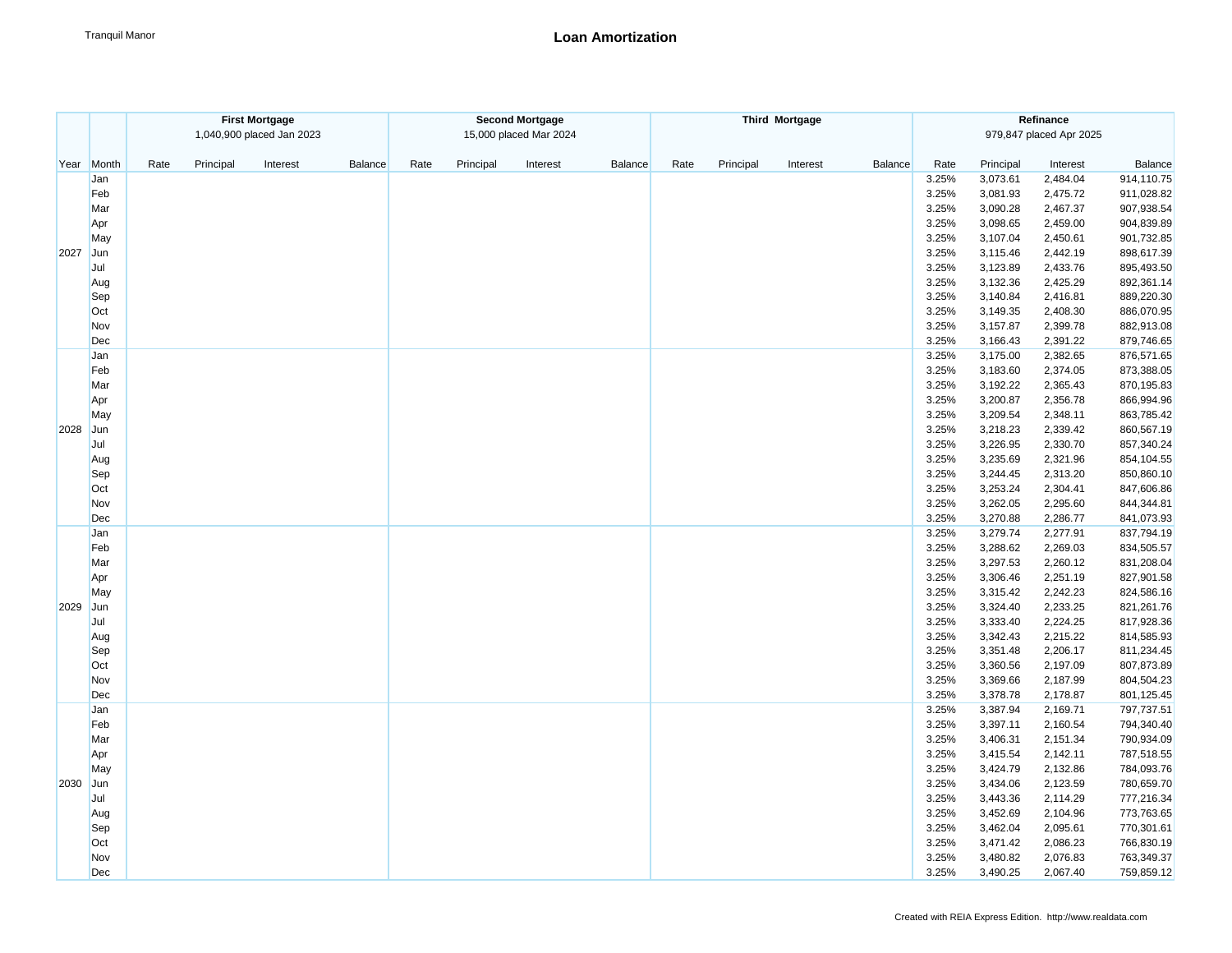|      | <b>First Mortgage</b> |                   |                           |         | <b>Second Mortgage</b> |           |                        |                |      |           | <b>Third Mortgage</b> |         | Refinance |           |                         |            |  |
|------|-----------------------|-------------------|---------------------------|---------|------------------------|-----------|------------------------|----------------|------|-----------|-----------------------|---------|-----------|-----------|-------------------------|------------|--|
|      |                       |                   | 1,040,900 placed Jan 2023 |         |                        |           | 15,000 placed Mar 2024 |                |      |           |                       |         |           |           | 979,847 placed Apr 2025 |            |  |
| Year | Month                 | Rate<br>Principal | Interest                  | Balance | Rate                   | Principal | Interest               | <b>Balance</b> | Rate | Principal | Interest              | Balance | Rate      | Principal | Interest                | Balance    |  |
|      | Jan                   |                   |                           |         |                        |           |                        |                |      |           |                       |         | 3.25%     | 3,499.70  | 2,057.95                | 756,359.42 |  |
|      | Feb                   |                   |                           |         |                        |           |                        |                |      |           |                       |         | 3.25%     | 3,509.18  | 2,048.47                | 752,850.24 |  |
|      | Mar                   |                   |                           |         |                        |           |                        |                |      |           |                       |         | 3.25%     | 3,518.68  | 2,038.97                | 749,331.56 |  |
|      | Apr                   |                   |                           |         |                        |           |                        |                |      |           |                       |         | 3.25%     | 3,528.21  | 2,029.44                | 745,803.35 |  |
|      | May                   |                   |                           |         |                        |           |                        |                |      |           |                       |         | 3.25%     | 3,537.77  | 2,019.88                | 742,265.58 |  |
| 2031 | Jun                   |                   |                           |         |                        |           |                        |                |      |           |                       |         | 3.25%     | 3,547.35  | 2,010.30                | 738,718.23 |  |
|      | Jul                   |                   |                           |         |                        |           |                        |                |      |           |                       |         | 3.25%     | 3,556.95  | 2,000.70                | 735,161.28 |  |
|      | Aug                   |                   |                           |         |                        |           |                        |                |      |           |                       |         | 3.25%     | 3,566.59  | 1,991.06                | 731,594.69 |  |
|      | Sep                   |                   |                           |         |                        |           |                        |                |      |           |                       |         | 3.25%     | 3,576.25  | 1,981.40                | 728,018.44 |  |
|      | Oct                   |                   |                           |         |                        |           |                        |                |      |           |                       |         | 3.25%     | 3,585.93  | 1,971.72                | 724,432.51 |  |
|      | Nov                   |                   |                           |         |                        |           |                        |                |      |           |                       |         | 3.25%     | 3,595.65  | 1,962.00                | 720,836.86 |  |
|      | Dec                   |                   |                           |         |                        |           |                        |                |      |           |                       |         | 3.25%     | 3,605.38  | 1,952.27                | 717,231.48 |  |
|      | Jan                   |                   |                           |         |                        |           |                        |                |      |           |                       |         | 3.25%     | 3,615.15  | 1,942.50                | 713,616.33 |  |
|      | Feb                   |                   |                           |         |                        |           |                        |                |      |           |                       |         | 3.25%     | 3,624.94  | 1,932.71                | 709,991.39 |  |
|      | Mar                   |                   |                           |         |                        |           |                        |                |      |           |                       |         | 3.25%     | 3,634.76  | 1,922.89                | 706,356.63 |  |
|      | Apr                   |                   |                           |         |                        |           |                        |                |      |           |                       |         | 3.25%     | 3,644.60  | 1,913.05                | 702,712.03 |  |
|      | May                   |                   |                           |         |                        |           |                        |                |      |           |                       |         | 3.25%     | 3,654.47  | 1,903.18                | 699,057.56 |  |
| 2032 | Jun                   |                   |                           |         |                        |           |                        |                |      |           |                       |         | 3.25%     | 3,664.37  | 1,893.28                | 695,393.19 |  |
|      | Jul                   |                   |                           |         |                        |           |                        |                |      |           |                       |         | 3.25%     | 3,674.29  | 1,883.36                | 691,718.90 |  |
|      | Aug                   |                   |                           |         |                        |           |                        |                |      |           |                       |         | 3.25%     | 3,684.24  | 1,873.41                | 688,034.66 |  |
|      | Sep                   |                   |                           |         |                        |           |                        |                |      |           |                       |         | 3.25%     | 3,694.22  | 1,863.43                | 684,340.44 |  |
|      | Oct                   |                   |                           |         |                        |           |                        |                |      |           |                       |         | 3.25%     | 3,704.23  | 1,853.42                | 680,636.21 |  |
|      | Nov                   |                   |                           |         |                        |           |                        |                |      |           |                       |         | 3.25%     | 3,714.26  | 1,843.39                | 676,921.95 |  |
|      | Dec                   |                   |                           |         |                        |           |                        |                |      |           |                       |         | 3.25%     | 3,724.32  | 1,833.33                | 673,197.63 |  |
|      | Jan                   |                   |                           |         |                        |           |                        |                |      |           |                       |         | 3.25%     | 3,734.41  | 1,823.24                | 669,463.22 |  |
|      | Feb                   |                   |                           |         |                        |           |                        |                |      |           |                       |         | 3.25%     | 3,744.52  | 1,813.13                | 665,718.70 |  |
|      | Mar                   |                   |                           |         |                        |           |                        |                |      |           |                       |         | 3.25%     | 3,754.66  | 1,802.99                | 661,964.04 |  |
|      | Apr                   |                   |                           |         |                        |           |                        |                |      |           |                       |         | 3.25%     | 3,764.83  | 1,792.82                | 658,199.21 |  |
|      | May                   |                   |                           |         |                        |           |                        |                |      |           |                       |         | 3.25%     | 3,775.03  | 1,782.62                | 654,424.18 |  |
| 2033 | Jun                   |                   |                           |         |                        |           |                        |                |      |           |                       |         | 3.25%     | 3,785.25  | 1,772.40                | 650,638.93 |  |
|      | Jul                   |                   |                           |         |                        |           |                        |                |      |           |                       |         | 3.25%     | 3,795.50  | 1,762.15                | 646,843.43 |  |
|      | Aug                   |                   |                           |         |                        |           |                        |                |      |           |                       |         | 3.25%     | 3,805.78  | 1,751.87                | 643,037.65 |  |
|      | Sep                   |                   |                           |         |                        |           |                        |                |      |           |                       |         | 3.25%     | 3,816.09  | 1,741.56                | 639,221.56 |  |
|      | Oct                   |                   |                           |         |                        |           |                        |                |      |           |                       |         | 3.25%     | 3,826.42  | 1,731.23                | 635,395.14 |  |
|      | Nov                   |                   |                           |         |                        |           |                        |                |      |           |                       |         | 3.25%     | 3,836.79  | 1,720.86                | 631,558.35 |  |
|      | Dec                   |                   |                           |         |                        |           |                        |                |      |           |                       |         | 3.25%     | 3,847.18  | 1,710.47                | 627,711.17 |  |
|      | Jan                   |                   |                           |         |                        |           |                        |                |      |           |                       |         | 3.25%     | 3,857.60  | 1,700.05                | 623,853.57 |  |
|      | Feb                   |                   |                           |         |                        |           |                        |                |      |           |                       |         | 3.25%     | 3,868.05  | 1,689.60                | 619,985.52 |  |
|      | Mar                   |                   |                           |         |                        |           |                        |                |      |           |                       |         | 3.25%     | 3,878.52  | 1,679.13                | 616,107.00 |  |
|      | Apr                   |                   |                           |         |                        |           |                        |                |      |           |                       |         | 3.25%     | 3,889.03  | 1,668.62                | 612,217.97 |  |
|      | May                   |                   |                           |         |                        |           |                        |                |      |           |                       |         | 3.25%     | 3,899.56  | 1,658.09                | 608,318.41 |  |
| 2034 | Jun                   |                   |                           |         |                        |           |                        |                |      |           |                       |         | 3.25%     | 3,910.12  | 1,647.53                | 604,408.29 |  |
|      | Jul                   |                   |                           |         |                        |           |                        |                |      |           |                       |         | 3.25%     | 3,920.71  | 1,636.94                | 600,487.58 |  |
|      | Aug                   |                   |                           |         |                        |           |                        |                |      |           |                       |         | 3.25%     | 3,931.33  | 1,626.32                | 596,556.25 |  |
|      | Sep                   |                   |                           |         |                        |           |                        |                |      |           |                       |         | 3.25%     | 3,941.98  | 1,615.67                | 592,614.27 |  |
|      | Oct                   |                   |                           |         |                        |           |                        |                |      |           |                       |         | 3.25%     | 3,952.65  | 1,605.00                | 588,661.62 |  |
|      | Nov                   |                   |                           |         |                        |           |                        |                |      |           |                       |         | 3.25%     | 3,963.36  | 1,594.29                | 584,698.26 |  |
|      | Dec                   |                   |                           |         |                        |           |                        |                |      |           |                       |         | 3.25%     | 3,974.09  | 1,583.56                | 580,724.17 |  |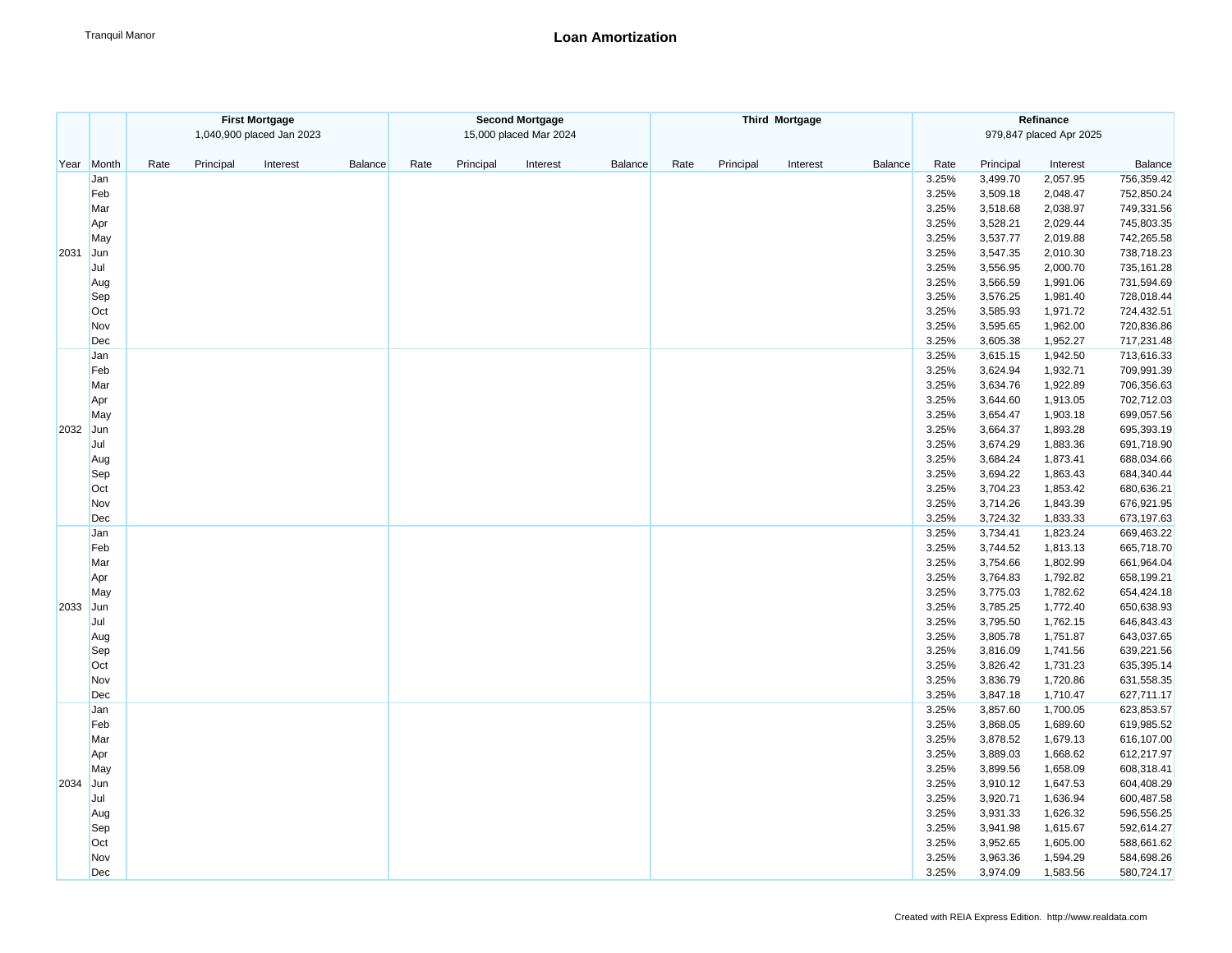|      |       | <b>First Mortgage</b><br>1,040,900 placed Jan 2023 |          | <b>Second Mortgage</b><br>15,000 placed Mar 2024 |      |           |          |                |      | <b>Third Mortgage</b> |          | Refinance<br>979,847 placed Apr 2025 |       |           |          |            |
|------|-------|----------------------------------------------------|----------|--------------------------------------------------|------|-----------|----------|----------------|------|-----------------------|----------|--------------------------------------|-------|-----------|----------|------------|
|      | Month | Rate<br>Principal                                  | Interest | Balance                                          | Rate | Principal | Interest | <b>Balance</b> | Rate | Principal             | Interest | <b>Balance</b>                       | Rate  | Principal | Interest | Balance    |
| Year | Jan   |                                                    |          |                                                  |      |           |          |                |      |                       |          |                                      | 3.25% | 3,984.86  | 1,572.79 | 576,739.31 |
|      | Feb   |                                                    |          |                                                  |      |           |          |                |      |                       |          |                                      | 3.25% | 3,995.65  | 1,562.00 | 572,743.66 |
|      | Mar   |                                                    |          |                                                  |      |           |          |                |      |                       |          |                                      | 3.25% | 4,006.47  | 1,551.18 | 568,737.19 |
|      | Apr   |                                                    |          |                                                  |      |           |          |                |      |                       |          |                                      | 3.25% | 4,017.32  | 1,540.33 | 564,719.87 |
|      | May   |                                                    |          |                                                  |      |           |          |                |      |                       |          |                                      | 3.25% | 4,028.20  | 1,529.45 | 560,691.67 |
| 2035 | Jun   |                                                    |          |                                                  |      |           |          |                |      |                       |          |                                      | 3.25% | 4,039.11  | 1,518.54 | 556,652.56 |
|      | Jul   |                                                    |          |                                                  |      |           |          |                |      |                       |          |                                      | 3.25% | 4,050.05  | 1,507.60 | 552,602.51 |
|      | Aug   |                                                    |          |                                                  |      |           |          |                |      |                       |          |                                      | 3.25% | 4,061.02  | 1,496.63 | 548,541.49 |
|      | Sep   |                                                    |          |                                                  |      |           |          |                |      |                       |          |                                      | 3.25% | 4,072.02  | 1,485.63 | 544,469.47 |
|      | Oct   |                                                    |          |                                                  |      |           |          |                |      |                       |          |                                      | 3.25% | 4,083.05  | 1,474.60 | 540,386.42 |
|      | Nov   |                                                    |          |                                                  |      |           |          |                |      |                       |          |                                      | 3.25% | 4,094.10  | 1,463.55 | 536,292.32 |
|      | Dec   |                                                    |          |                                                  |      |           |          |                |      |                       |          |                                      | 3.25% | 4,105.19  | 1,452.46 | 532,187.13 |
|      | Jan   |                                                    |          |                                                  |      |           |          |                |      |                       |          |                                      | 3.25% | 4,116.31  | 1,441.34 | 528,070.82 |
|      | Feb   |                                                    |          |                                                  |      |           |          |                |      |                       |          |                                      | 3.25% | 4,127.46  | 1,430.19 | 523,943.36 |
|      | Mar   |                                                    |          |                                                  |      |           |          |                |      |                       |          |                                      | 3.25% | 4,138.64  | 1,419.01 | 519,804.72 |
|      | Apr   |                                                    |          |                                                  |      |           |          |                |      |                       |          |                                      | 3.25% | 4,149.85  | 1,407.80 | 515,654.87 |
|      | May   |                                                    |          |                                                  |      |           |          |                |      |                       |          |                                      | 3.25% | 4,161.08  | 1,396.57 | 511,493.79 |
| 2036 | Jun   |                                                    |          |                                                  |      |           |          |                |      |                       |          |                                      | 3.25% | 4,172.35  | 1,385.30 | 507,321.44 |
|      | Jul   |                                                    |          |                                                  |      |           |          |                |      |                       |          |                                      | 3.25% | 4,183.65  | 1,374.00 | 503,137.79 |
|      | Aug   |                                                    |          |                                                  |      |           |          |                |      |                       |          |                                      | 3.25% | 4,194.99  | 1,362.66 | 498,942.80 |
|      | Sep   |                                                    |          |                                                  |      |           |          |                |      |                       |          |                                      | 3.25% | 4,206.35  | 1,351.30 | 494,736.45 |
|      | Oct   |                                                    |          |                                                  |      |           |          |                |      |                       |          |                                      | 3.25% | 4,217.74  | 1,339.91 | 490,518.71 |
|      | Nov   |                                                    |          |                                                  |      |           |          |                |      |                       |          |                                      | 3.25% | 4,229.16  | 1,328.49 | 486,289.55 |
|      | Dec   |                                                    |          |                                                  |      |           |          |                |      |                       |          |                                      | 3.25% | 4,240.62  | 1,317.03 | 482,048.93 |
|      | Jan   |                                                    |          |                                                  |      |           |          |                |      |                       |          |                                      | 3.25% | 4,252.10  | 1,305.55 | 477,796.83 |
|      | Feb   |                                                    |          |                                                  |      |           |          |                |      |                       |          |                                      | 3.25% | 4,263.62  | 1,294.03 | 473,533.21 |
|      | Mar   |                                                    |          |                                                  |      |           |          |                |      |                       |          |                                      | 3.25% | 4,275.16  | 1,282.49 | 469,258.05 |
|      | Apr   |                                                    |          |                                                  |      |           |          |                |      |                       |          |                                      | 3.25% | 4,286.74  | 1,270.91 | 464,971.31 |
|      | May   |                                                    |          |                                                  |      |           |          |                |      |                       |          |                                      | 3.25% | 4,298.35  | 1,259.30 | 460,672.96 |
| 2037 | Jun   |                                                    |          |                                                  |      |           |          |                |      |                       |          |                                      | 3.25% | 4,309.99  | 1,247.66 | 456,362.97 |
|      | Jul   |                                                    |          |                                                  |      |           |          |                |      |                       |          |                                      | 3.25% | 4,321.67  | 1,235.98 | 452,041.30 |
|      | Aug   |                                                    |          |                                                  |      |           |          |                |      |                       |          |                                      | 3.25% | 4,333.37  | 1,224.28 | 447,707.93 |
|      | Sep   |                                                    |          |                                                  |      |           |          |                |      |                       |          |                                      | 3.25% | 4,345.11  | 1,212.54 | 443,362.82 |
|      | Oct   |                                                    |          |                                                  |      |           |          |                |      |                       |          |                                      | 3.25% | 4,356.88  | 1,200.77 | 439,005.94 |
|      | Nov   |                                                    |          |                                                  |      |           |          |                |      |                       |          |                                      | 3.25% | 4,368.68  | 1,188.97 | 434,637.26 |
|      | Dec   |                                                    |          |                                                  |      |           |          |                |      |                       |          |                                      | 3.25% | 4,380.51  | 1,177.14 | 430,256.75 |
|      | Jan   |                                                    |          |                                                  |      |           |          |                |      |                       |          |                                      | 3.25% | 4,392.37  | 1,165.28 | 425,864.38 |
|      | Feb   |                                                    |          |                                                  |      |           |          |                |      |                       |          |                                      | 3.25% | 4,404.27  | 1,153.38 | 421,460.11 |
|      | Mar   |                                                    |          |                                                  |      |           |          |                |      |                       |          |                                      | 3.25% | 4,416.20  | 1,141.45 | 417,043.91 |
|      | Apr   |                                                    |          |                                                  |      |           |          |                |      |                       |          |                                      | 3.25% | 4,428.16  | 1,129.49 | 412,615.75 |
|      | May   |                                                    |          |                                                  |      |           |          |                |      |                       |          |                                      | 3.25% | 4,440.15  | 1,117.50 | 408,175.60 |
| 2038 | Jun   |                                                    |          |                                                  |      |           |          |                |      |                       |          |                                      | 3.25% | 4,452.17  | 1,105.48 | 403,723.43 |
|      | Jul   |                                                    |          |                                                  |      |           |          |                |      |                       |          |                                      | 3.25% | 4,464.23  | 1,093.42 | 399,259.20 |
|      | Aug   |                                                    |          |                                                  |      |           |          |                |      |                       |          |                                      | 3.25% | 4,476.32  | 1,081.33 | 394,782.88 |
|      | Sep   |                                                    |          |                                                  |      |           |          |                |      |                       |          |                                      | 3.25% | 4,488.45  | 1,069.20 | 390,294.43 |
|      | Oct   |                                                    |          |                                                  |      |           |          |                |      |                       |          |                                      | 3.25% | 4,500.60  | 1,057.05 | 385,793.83 |
|      | Nov   |                                                    |          |                                                  |      |           |          |                |      |                       |          |                                      | 3.25% | 4,512.79  | 1,044.86 | 381,281.04 |
|      | Dec   |                                                    |          |                                                  |      |           |          |                |      |                       |          |                                      | 3.25% | 4,525.01  | 1,032.64 | 376,756.03 |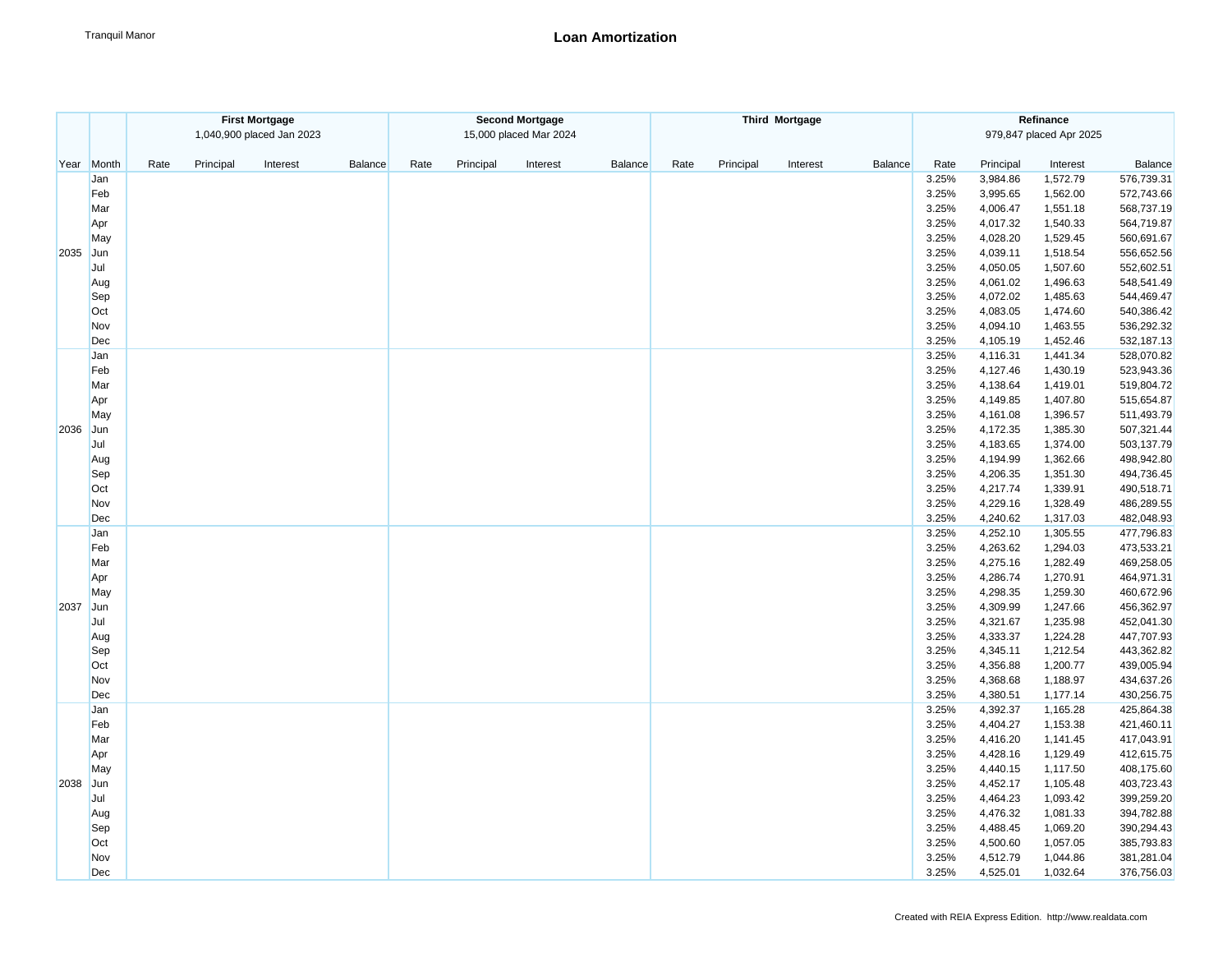|      | <b>First Mortgage</b> |                   |                           |         | <b>Second Mortgage</b> |           |                        |                |      |           | <b>Third Mortgage</b> |         | Refinance               |                      |                  |                          |  |  |
|------|-----------------------|-------------------|---------------------------|---------|------------------------|-----------|------------------------|----------------|------|-----------|-----------------------|---------|-------------------------|----------------------|------------------|--------------------------|--|--|
|      |                       |                   | 1,040,900 placed Jan 2023 |         |                        |           | 15,000 placed Mar 2024 |                |      |           |                       |         | 979,847 placed Apr 2025 |                      |                  |                          |  |  |
| Year | Month                 | Rate<br>Principal | Interest                  | Balance | Rate                   | Principal | Interest               | <b>Balance</b> | Rate | Principal | Interest              | Balance | Rate                    | Principal            | Interest         | Balance                  |  |  |
|      | Jan                   |                   |                           |         |                        |           |                        |                |      |           |                       |         | 3.25%                   | 4,537.27             | 1,020.38         | 372,218.76               |  |  |
|      | Feb                   |                   |                           |         |                        |           |                        |                |      |           |                       |         | 3.25%                   | 4,549.56             | 1,008.09         | 367,669.20               |  |  |
|      | Mar                   |                   |                           |         |                        |           |                        |                |      |           |                       |         | 3.25%                   | 4,561.88             | 995.77           | 363,107.32               |  |  |
|      | Apr                   |                   |                           |         |                        |           |                        |                |      |           |                       |         | 3.25%                   | 4,574.23             | 983.42           | 358,533.09               |  |  |
|      | May                   |                   |                           |         |                        |           |                        |                |      |           |                       |         | 3.25%                   | 4,586.61             | 971.03           | 353,946.48               |  |  |
| 2039 | Jun                   |                   |                           |         |                        |           |                        |                |      |           |                       |         | 3.25%                   | 4,599.04             | 958.61           | 349,347.44               |  |  |
|      | Jul                   |                   |                           |         |                        |           |                        |                |      |           |                       |         | 3.25%                   | 4,611.49             | 946.15           | 344,735.95               |  |  |
|      | Aug                   |                   |                           |         |                        |           |                        |                |      |           |                       |         | 3.25%                   | 4,623.98             | 933.66           | 340,111.97               |  |  |
|      | Sep                   |                   |                           |         |                        |           |                        |                |      |           |                       |         | 3.25%                   | 4,636.50             | 921.14           | 335,475.47               |  |  |
|      | Oct                   |                   |                           |         |                        |           |                        |                |      |           |                       |         | 3.25%                   | 4,649.07             | 908.58           | 330,826.40               |  |  |
|      | Nov                   |                   |                           |         |                        |           |                        |                |      |           |                       |         | 3.25%                   | 4,661.65             | 895.99           | 326,164.75               |  |  |
|      | Dec                   |                   |                           |         |                        |           |                        |                |      |           |                       |         | 3.25%                   | 4,674.28             | 883.36           | 321,490.47               |  |  |
|      | Jan                   |                   |                           |         |                        |           |                        |                |      |           |                       |         | 3.25%                   | 4,686.94             | 870.70           | 316,803.53               |  |  |
|      | Feb                   |                   |                           |         |                        |           |                        |                |      |           |                       |         | 3.25%                   | 4,699.63             | 858.01           | 312,103.90               |  |  |
|      | Mar                   |                   |                           |         |                        |           |                        |                |      |           |                       |         | 3.25%                   | 4,712.36             | 845.28           | 307,391.54               |  |  |
|      | Apr                   |                   |                           |         |                        |           |                        |                |      |           |                       |         | 3.25%                   | 4,725.12             | 832.52           | 302,666.42               |  |  |
|      | May                   |                   |                           |         |                        |           |                        |                |      |           |                       |         | 3.25%                   | 4,737.92             | 819.72           | 297,928.50               |  |  |
| 2040 | Jun                   |                   |                           |         |                        |           |                        |                |      |           |                       |         | 3.25%                   | 4,750.75             | 806.89           | 293,177.75               |  |  |
|      | Jul                   |                   |                           |         |                        |           |                        |                |      |           |                       |         | 3.25%                   | 4,763.62             | 794.02           | 288,414.13               |  |  |
|      | Aug                   |                   |                           |         |                        |           |                        |                |      |           |                       |         | 3.25%                   | 4,776.52             | 781.12           | 283,637.61               |  |  |
|      | Sep                   |                   |                           |         |                        |           |                        |                |      |           |                       |         | 3.25%                   | 4,789.45             | 768.19           | 278,848.16               |  |  |
|      | Oct                   |                   |                           |         |                        |           |                        |                |      |           |                       |         | 3.25%                   | 4,802.43             | 755.21           | 274,045.73               |  |  |
|      | Nov                   |                   |                           |         |                        |           |                        |                |      |           |                       |         | 3.25%                   | 4,815.43             | 742.21           | 269,230.30               |  |  |
|      | Dec                   |                   |                           |         |                        |           |                        |                |      |           |                       |         | 3.25%                   | 4,828.47             | 729.17           | 264,401.83               |  |  |
|      | Jan                   |                   |                           |         |                        |           |                        |                |      |           |                       |         | 3.25%                   | 4,841.55             | 716.09           | 259,560.28               |  |  |
|      | Feb                   |                   |                           |         |                        |           |                        |                |      |           |                       |         | 3.25%                   | 4,854.66             | 702.98           | 254,705.62               |  |  |
|      | Mar                   |                   |                           |         |                        |           |                        |                |      |           |                       |         | 3.25%                   | 4,867.81             | 689.83           | 249,837.81               |  |  |
|      | Apr                   |                   |                           |         |                        |           |                        |                |      |           |                       |         | 3.25%                   | 4,881.00             | 676.64           | 244,956.81               |  |  |
|      | May                   |                   |                           |         |                        |           |                        |                |      |           |                       |         | 3.25%                   | 4,894.22             | 663.42           | 240,062.59               |  |  |
| 2041 | Jun                   |                   |                           |         |                        |           |                        |                |      |           |                       |         | 3.25%                   | 4,907.47             | 650.17           | 235, 155. 12             |  |  |
|      | Jul                   |                   |                           |         |                        |           |                        |                |      |           |                       |         | 3.25%                   | 4,920.76             | 636.88           | 230,234.36               |  |  |
|      | Aug                   |                   |                           |         |                        |           |                        |                |      |           |                       |         | 3.25%                   | 4,934.09             | 623.55           | 225,300.27               |  |  |
|      | Sep                   |                   |                           |         |                        |           |                        |                |      |           |                       |         | 3.25%                   | 4,947.45             | 610.19           | 220,352.82               |  |  |
|      | Oct                   |                   |                           |         |                        |           |                        |                |      |           |                       |         | 3.25%                   | 4,960.85             | 596.79           | 215,391.97               |  |  |
|      | Nov                   |                   |                           |         |                        |           |                        |                |      |           |                       |         | 3.25%                   | 4,974.29             | 583.35           | 210,417.68               |  |  |
|      | Dec                   |                   |                           |         |                        |           |                        |                |      |           |                       |         | 3.25%                   | 4,987.76             | 569.88           | 205,429.92               |  |  |
|      | Jan                   |                   |                           |         |                        |           |                        |                |      |           |                       |         | 3.25%                   | 5,001.27             | 556.37           | 200,428.65               |  |  |
|      | Feb                   |                   |                           |         |                        |           |                        |                |      |           |                       |         | 3.25%                   | 5,014.81             | 542.83           | 195,413.84               |  |  |
|      | Mar                   |                   |                           |         |                        |           |                        |                |      |           |                       |         | 3.25%                   | 5,028.39             | 529.25           | 190,385.45               |  |  |
|      | Apr                   |                   |                           |         |                        |           |                        |                |      |           |                       |         | 3.25%                   | 5,042.01             | 515.63           | 185,343.44               |  |  |
|      | May                   |                   |                           |         |                        |           |                        |                |      |           |                       |         | 3.25%<br>3.25%          | 5,055.67             | 501.97           | 180,287.77               |  |  |
|      | 2042 Jun<br>Jul       |                   |                           |         |                        |           |                        |                |      |           |                       |         | 3.25%                   | 5,069.36<br>5,083.09 | 488.28<br>474.55 | 175,218.41<br>170,135.32 |  |  |
|      |                       |                   |                           |         |                        |           |                        |                |      |           |                       |         | 3.25%                   | 5,096.86             | 460.78           | 165,038.46               |  |  |
|      | Aug<br>Sep            |                   |                           |         |                        |           |                        |                |      |           |                       |         | 3.25%                   | 5,110.66             | 446.98           | 159,927.80               |  |  |
|      | Oct                   |                   |                           |         |                        |           |                        |                |      |           |                       |         | 3.25%                   | 5,124.50             | 433.14           | 154,803.30               |  |  |
|      | Nov                   |                   |                           |         |                        |           |                        |                |      |           |                       |         | 3.25%                   | 5,138.38             | 419.26           | 149,664.92               |  |  |
|      | Dec                   |                   |                           |         |                        |           |                        |                |      |           |                       |         | 3.25%                   | 5,152.30             | 405.34           | 144,512.62               |  |  |